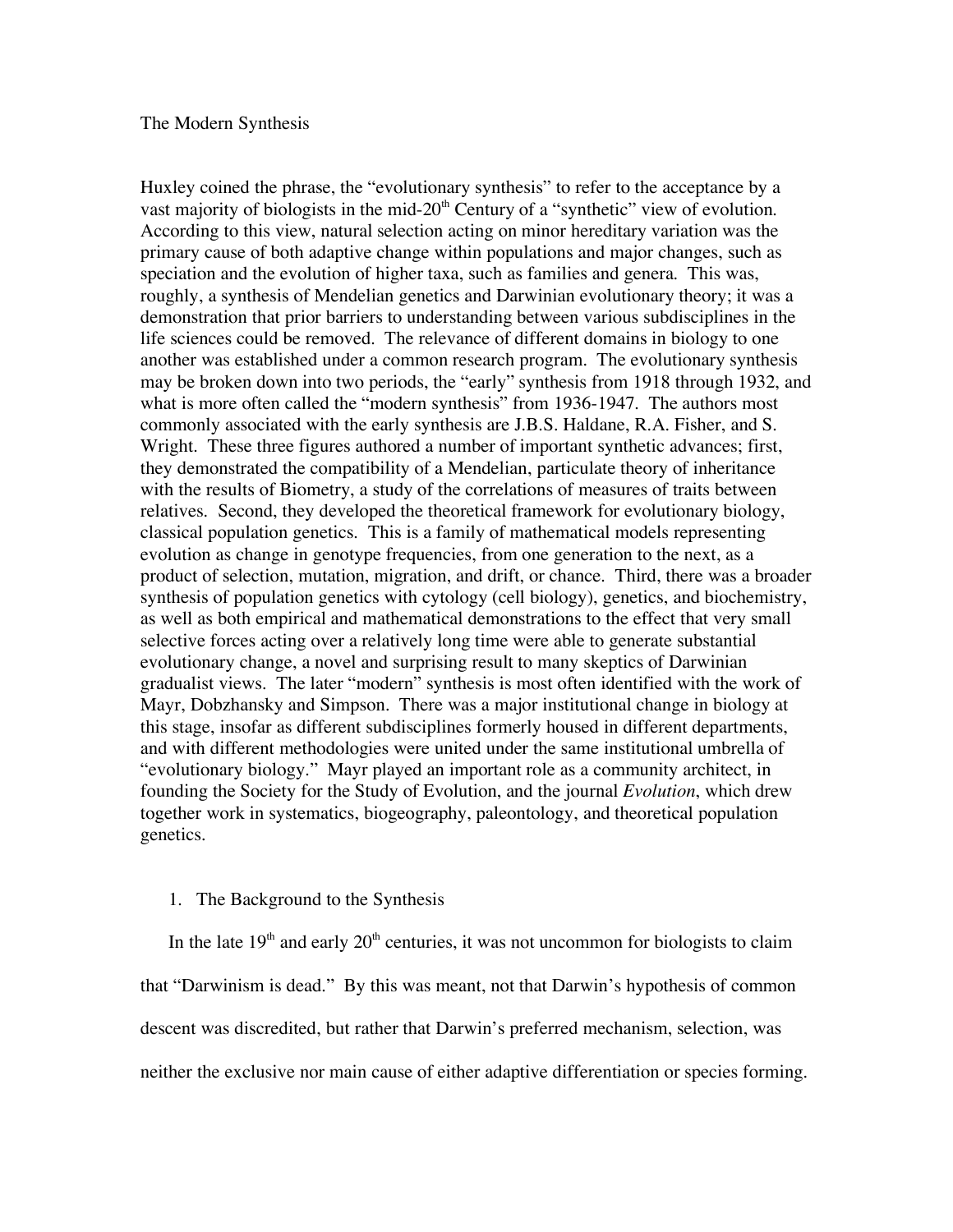In Kellogg's *Darwinism Today*, he claimed that "Darwinism… as the all-sufficient or even most important causo-mechanical factor in species forming and hence as the sufficient explanation of descent, is discredited and cast down." (Kellogg, 1907).

There were a number of competing theories on offer apart from Darwin's preferred selective explanation. More popular mechanisms for evolution were a variety of neo-Lamarckian theories, Orthogenesis (or inherent tendency toward "progress," understood as greater complexity of organization), and various saltationist or "mutationist" schools (where evolution proceeded by major mutations). Neo-Lamarckians accepted "soft" forms of inheritance, or direct influence of the environment on traits passed to offspring, also called the inheritance of acquired characters. DeVries, Johannsen and other "mutationists" argued exclusively for "hard inheritance," and argued on behalf of the view that mutation, not selection, was the engine of evolution.

This "eclipse of Darwinism" as it's been called (Huxley, 1942, Bowler, 1983), was, however, gradually reversed in the years of 1918-1930. A number of population geneticists demonstrated that the Mendelian, or "mutationist" theory, as it was then known, was compatible with a gradualist, Darwinian, and selective explanation of adaptive differentiation. This period has been called the early synthesis.

#### 2. Early Synthesis: 1918-1932

The early synthesis may be broken down into three stages. First, there was a reconciliation of Biometry and Mendelism. Second, there was the development of a mathematical theory of evolution, classical population genetics, which delimited the major causal factors shaping populations over time. Third, there was a broader synthesis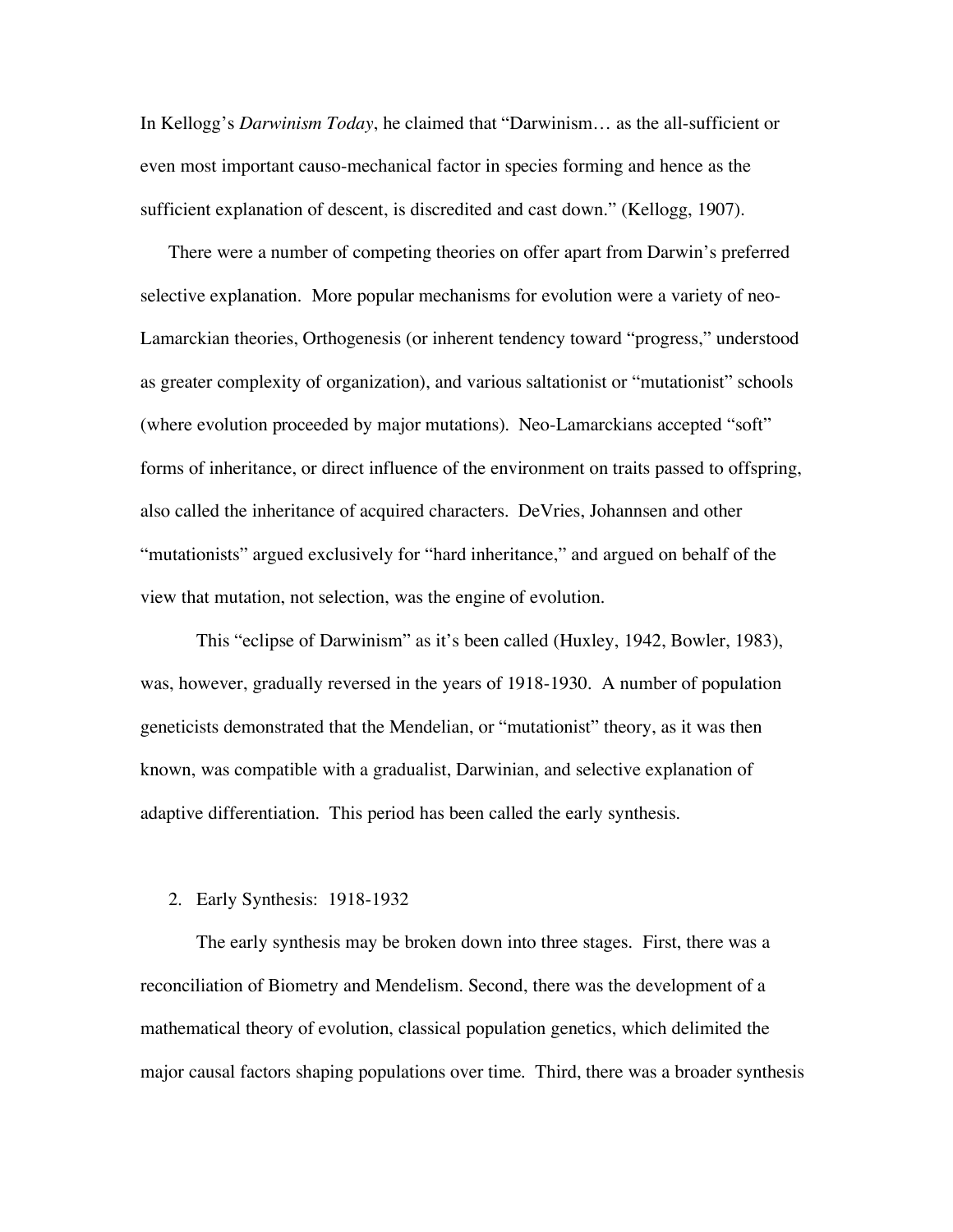of population genetics, classical genetics, chromosomal mechanics, biochemistry, and cytology, in Haldane's (1932) *Causes of Evolution*. In this book, and earlier (1924), Haldane demonstrated the sufficiency of natural selection for both observed microevolutionary and significant macroevolutionary change. For some biologists, these texts served as a definitive answer to claims to the effect that "Darwinism is dead," by ruling out the necessity of appeal to mechanisms other than selection (such as Lamarckian or orthogenetic forces). However, for many biologists ("naturalists" such as systematists (those who classify species), the mathematical representations of evolution were too difficult to interpret, and thus unpersuasive. Another ten or fifteen years passed before these ideas were effectively communicated to a broader biological audience.

The conflict between the Mendelian and Biometrical schools took place roughly from 1900-1918, largely in the UK. The divide was over whether gradual selection on "quantitative" or continuously varying traits, was sufficient for the transformation of species and higher taxa. For instance, can slight variations in such things as leg length or girth be added up in such a way that new species can be created, or whole new phyla? On the one hand, Weldon, Pearson, Mendola, and Poulton argued that evolution was largely a gradual process. On the other hand, Bateson, DeVries, and Johannsen argued that major mutations were the driving force of evolution; evolution proceeded by "macromutations." Members of both groups were concerned with the nature of inheritance. Biometricians took a descriptive, statistical approach, measuring phenotypic variation and relations of these measurements within and between parent and offspring populations. This data was used to found investigations into the role of natural selection in shaping the distribution of continuous traits in populations from one generation to the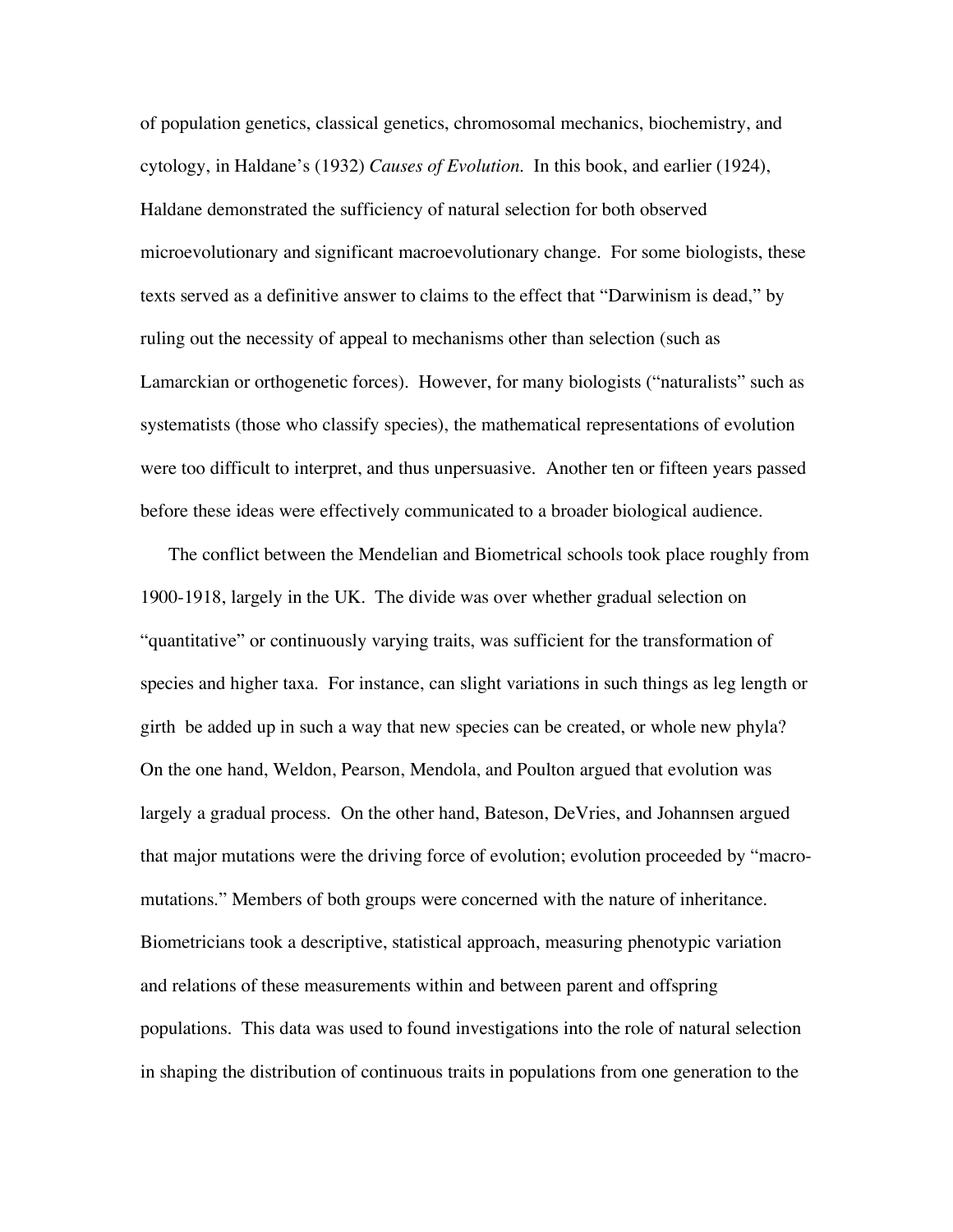next. Weldon, for instance, was one of the first biologists to conduct statistical inquiry into a case of selection in the wild.

After the rediscovery of Mendel's 1865 paper in 1900, Bateson, DeVries, and others claimed Mendel as their predecessor, and thus came to be called the "Mendelian" school. DeVries claimed to have found evidence that evolution proceeded via selection on major mutations, or "discontinuous" variation. The Mendelians posited a particulate theory of inheritance; they held that variation was of two sorts, "fluctuating" and "discontinuous," and that it was the latter that was important to evolution. Evolution must ultimately rely on mutation as the source of new variation, where by mutation they meant new genetic factors that caused genuinely novel characters, or major morphological shifts.

The first stage of the early synthesis was a resolution of a conflict between these two schools of thought. Fisher's 1918 paper, "On the Correlation Between Relatives on the Supposition of Mendelian Inheritance," demonstrates how a multifactorial theory of inheritance can serve to underpin observed correlations between relatives discovered through biometrical methods. While Fisher's demonstration has some of the characteristics of a reduction – one that involved a number of simplifications – it nonetheless failed to convince many biologists, for at least another ten years, of the compatibility of a Darwinian, gradualist view of evolution, and a Mendelian, particulate theory of inheritance.

The second stage of the synthesis built upon this early synthesis. Haldane, Fisher and Wright represented evolution as change in genotype frequency in a population from one generation to the next. At this stage, roughly from 1922-1930, this family of models effectively served as a "how possibly" demonstration of how a Darwinian view of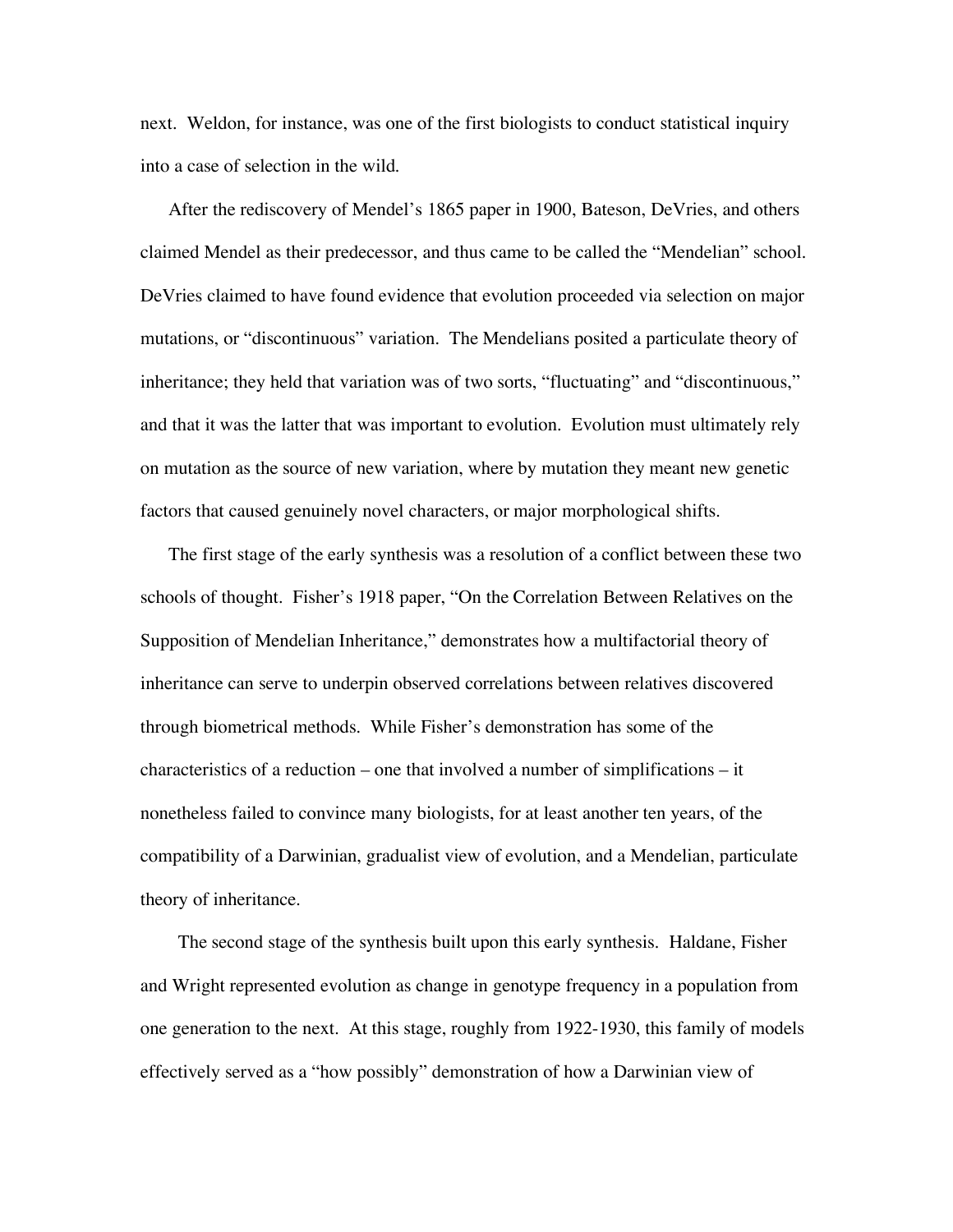evolution could be modeled mathematically, assuming a particulate theory of inheritance. These authors placed emphases on different factors – selection, mutation, migration, and, what was at first called "inbreeding effect," now known as random genetic drift (or, the notion that chance factors, such as the random sampling of alleles due to meiosis and recombination from one generation to the next could change the distribution of allele frequencies). In addition to demonstrating not only how it was possible for evolution to proceed along these lines, these three authors also engaged in empirical work, attempting to test various theories concerning the effects of selection in the wild, for instance, in the evolution of dominance.

More importantly, at least for many skeptics of Darwinism at this point, was Haldane's demonstration that a very small selection coefficient over a relatively short amount of 'geological time,' might effect vast changes in populations. An empirical case study of the same was the case of *Biston betularia*, the famous peppered moth population in Manchester, which, over a relatively small amount of time changed their distribution of the "carbonaria" gene – or, from a primarily white phenotype to a dusky color, due (it was then argued) to predation of white moths on polluted trees (Haldane, 1924). (The pollution leads to death of light coloured lichens, thereby exposing the darker bark.) This case of industrial melanism was one of several studies of both artificial selection, in the lab, in agricultural contexts, and selection in the wild in the 1910s through the 30s (Castle and Philips, 1914; Sturtevant, 1918; Payne, 1920; Sturtevant and Dobzhansky, 1938). The accumulated evidence for gradual selection on Mendelian traits, however, took some time to find their way into mainstream evolutionary biology.

3. The Modern Synthesis: 1932-1942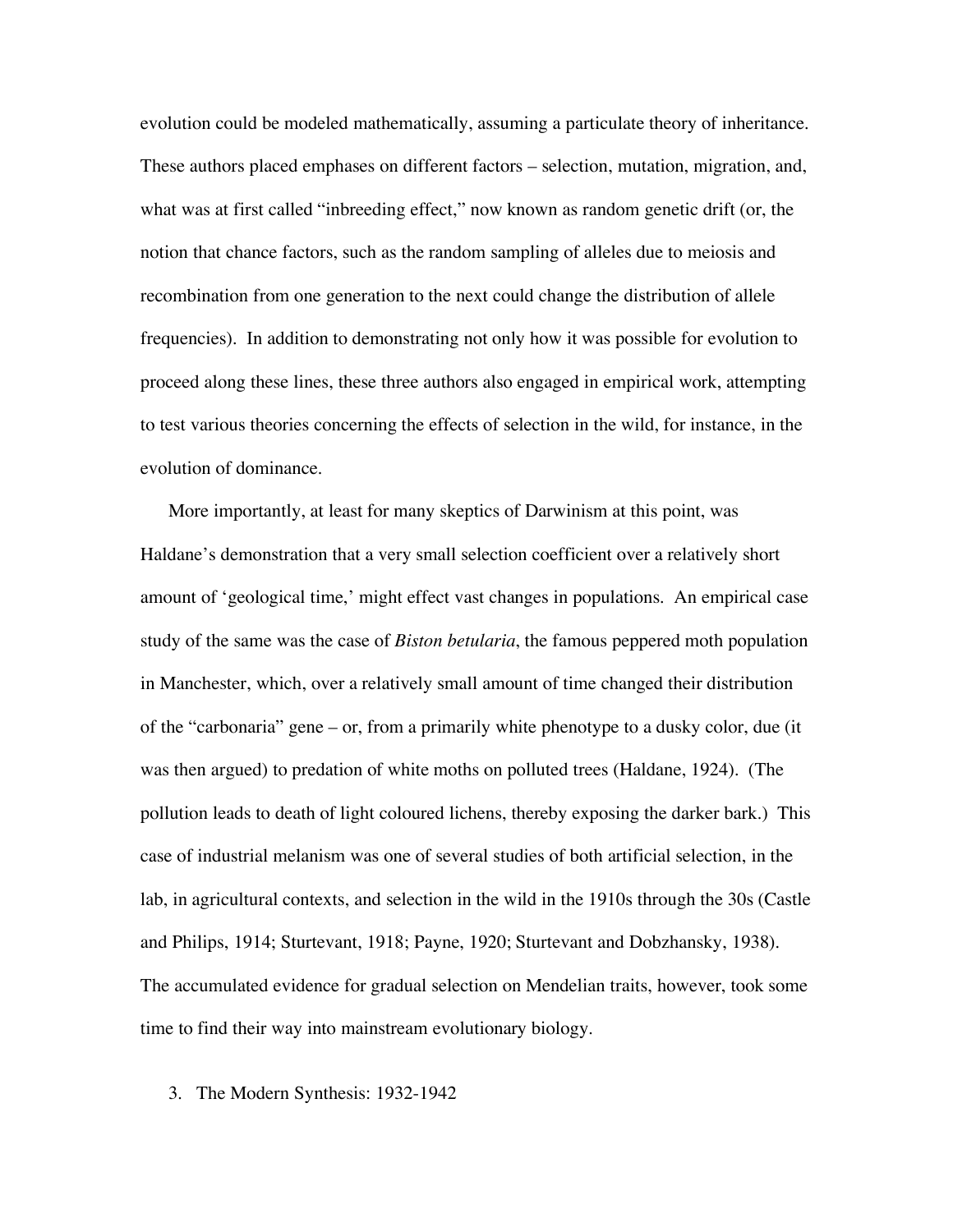The modern synthesis of the 1930's and 40's did not consist in the development of a new theory of evolution, nor did it consist in a unification or reduction of two previously distinct theories. Rather, this later synthesis had two components, a "negative" as well as "positive." The "negative" component was a removal of misunderstandings between different fields in biology about the major causes of evolution, and the "positive" component was the advance of a new research program (Mayr and Provine, 1980).

Coincidentally, there was a substantial institutional change in biology at this time. Indeed, in order to understand the character of the synthesis, it is important to describe some institutional features of biological study prior to the 1930's and 40's. The study of evolution was not a recognized discipline; rather, there were zoologists, botanists, paleontologists, systematists, cytologists, embryologists, and (at that time, a relatively new field), geneticists. Participants in these different fields were divided on questions about scientific methodology, and on substantive issues about major patterns and processes of evolutionary change. One of the great advances of the synthesis was that these separate fields of investigation came into communication, sharing evidence, methods, and theoretical frameworks, as well as a forming of consensus concerning the major mechanisms of evolution.

What was required for such consensus building were "bridge builders" – not only in the sense of those willing to learn new fields of biology and entertain novel views, but individuals willing to organize conferences, journals, and institutional settings where experts in these initially distinct fields could communicate (See Cain, 1993). One such bridge builder was Ernst Mayr, who, along with Dobzhansky, Simpson, and Huxley, published a series of books in the 1930's and 40's with broadly "synthetic" themes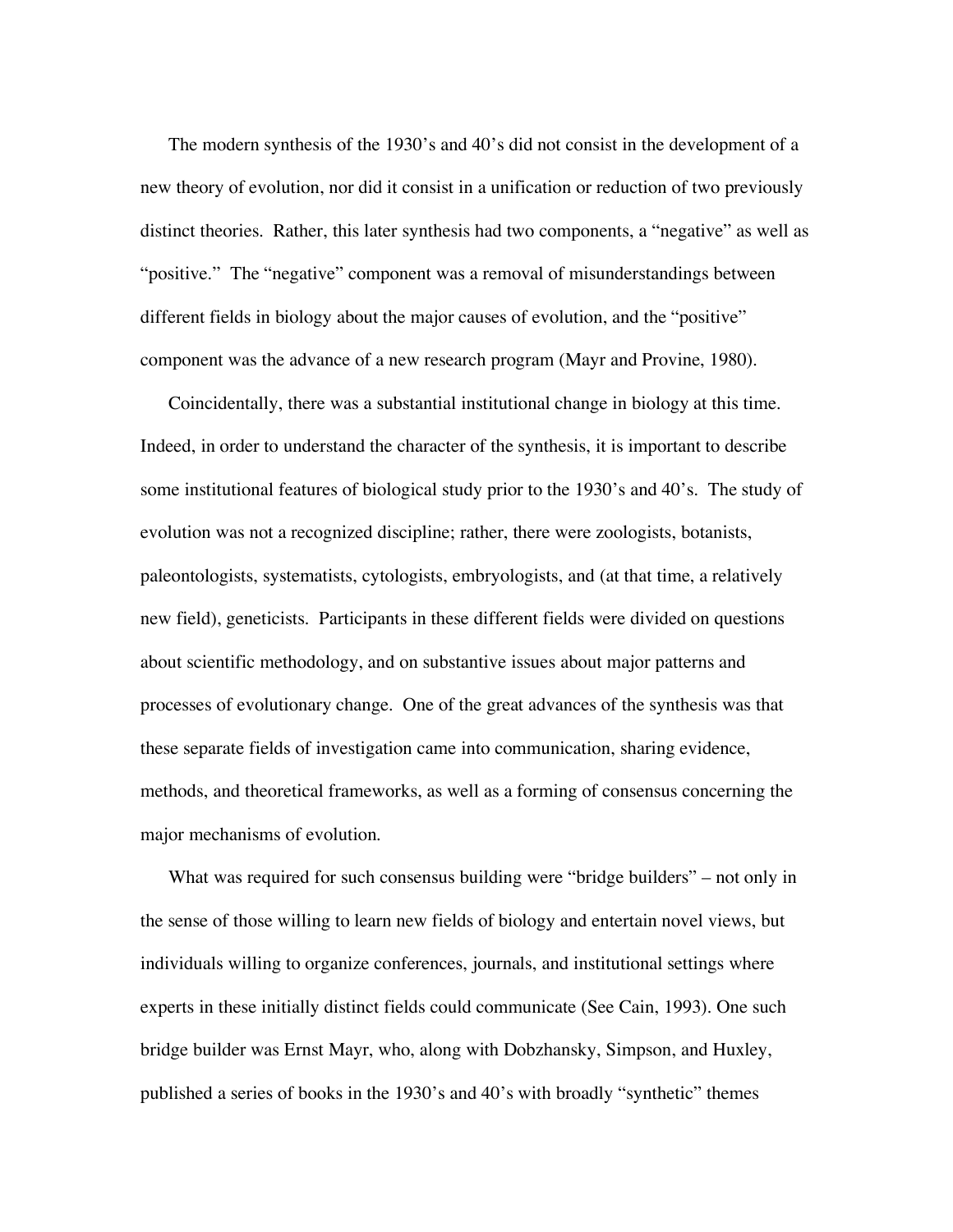(Mayr, 1942; Dozhansky,1937; Simpson, 1944; Huxley, 1942) . These books surveyed their respective fields (systematics, genetics, speciation, paleontology) and argued that the observations of these diverse fields were compatible with the new science of genetics, according to which heredity was particulate and broadly Mendelian. Moreover, all these books argued for a Darwinian view of evolution, according to which microevolution, or change within populations, was not distinct in kind, but only in degree from macroevolution. The genetic differences within species were the same as those between species; and, given sufficient time and the appropriate conditions, selection could yield genuine evolutionary novelty. Over the course of ten years, from the 1930s to the 1940s, selection was gradually accepted as the major if not exclusive cause of evolution (see, Gould, 1983). Thus, the synthesis was effectively a "constriction" of mechanisms – appeal to neo-Lamarckian and orthogenetic causes was no longer regarded as necessary or appropriate. Further, Mayr, along with collaborators such as Dobzhansky, Jepsen and Simpson, organized the Society for the Study of Evolution, founded the journal, *Evolution*.

What enabled this synthetic view? There were several components. First, the theoretical framework was put in place by population geneticists in the 1920s and 30s. In addition, there was cytological and experimental work that strongly supported a Mendelian view of genetics, as well as the effectiveness of selection in experimental and wild populations. Sutton and Bovari advanced the chromosomal theory of inheritance, Morgan and Muller did important work on patterns of inheritance using *Drosophila*, experimental work by Castle, East, Dobzhansky, Wright, and others on selection in the laboratory, and, Jordon's, Grinnell's, and Mayr's extensive surveys of biogeography and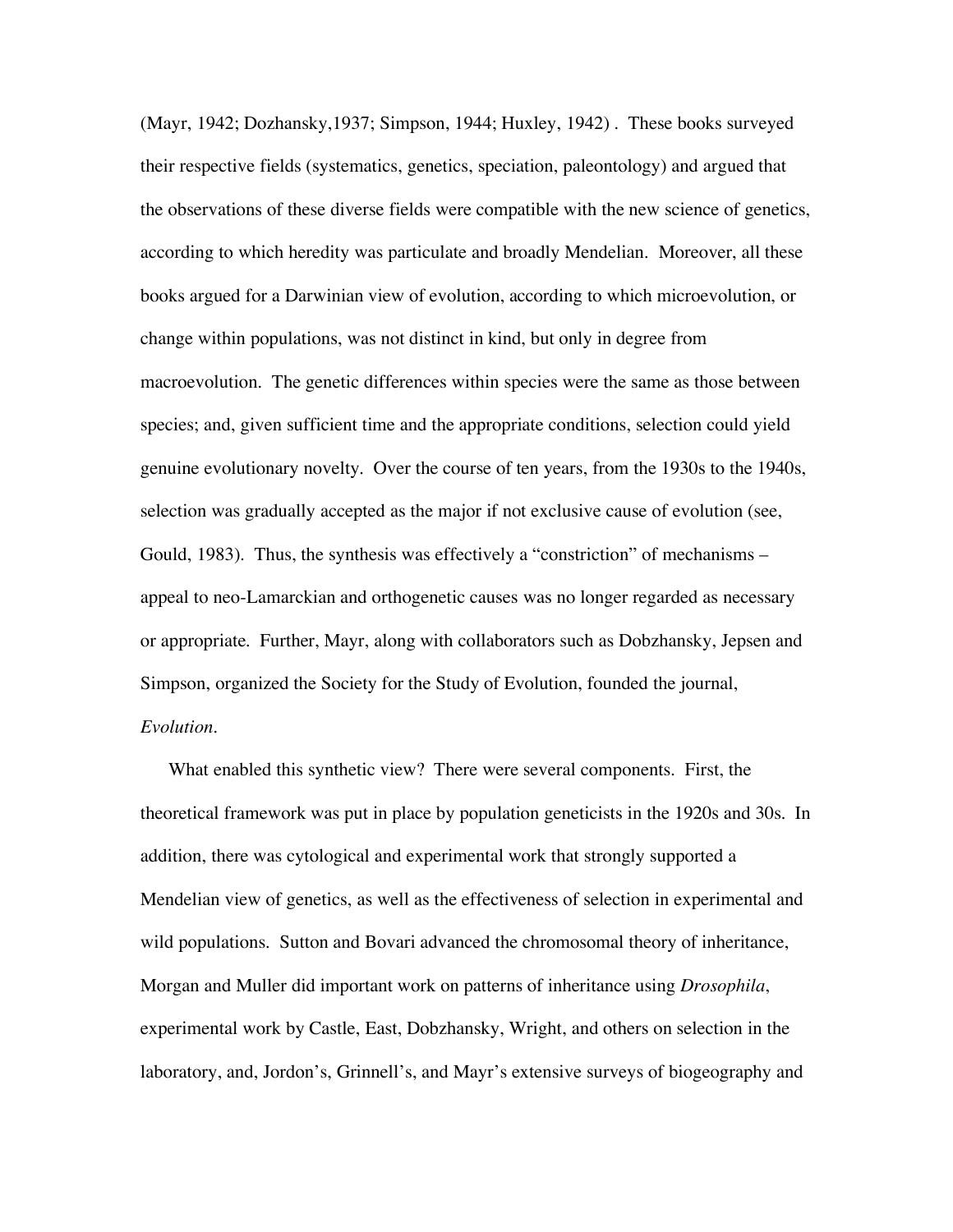work on speciation demonstrated that geographical isolation played an important rule in speciation. Finally, Simpson's (1944) survey of the paleontological literature demonstrated a consistency with a range of Darwinian genetics models.

In addition to these empirical advances, there was a bridging of "divide" between experimentalists and naturalists. Some (Mayr, 1980, Allen, 1979) have argued that the most substantial divide between biologists in the late  $19<sup>th</sup>$  and early  $20<sup>th</sup>$  Centuries was that between proponents of a "descriptive," "classificationist" and "naturalist" approach and an "analytic," "experimental" approach. Allen (1979) documented the different fields of expertise, training, views on mechanisms of inheritance and genetics of a wide variety of biologists at the turn of the century and confirmed this divide. On the one hand, those in the "new" experimental fields of genetics, experimental embryology, physiology, or cytology, for instance, tended to be strong Mendelians, and skeptical of gradualist, Darwinian views. On the other hand, those trained in geology, paleontology, systematics, zoology or botany, were largely skeptical of or indifferent to Mendelian genetics, and were more likely to be pro-Darwinian, or Lamarckians. Allen discusses how naturalists and experimentalists disagreed, not only on questions of how to do science, but also on the question of whether Mendelian genetics was relevant to, in opposition to, or consistent with a Darwinian view of evolution. It took roughly 30 years for biologists to become convinced that the isolated, experimental conditions under which the principles of genetics were discovered and studied, could be relevant to evolutionary processes occurring in the wild and over the very long term.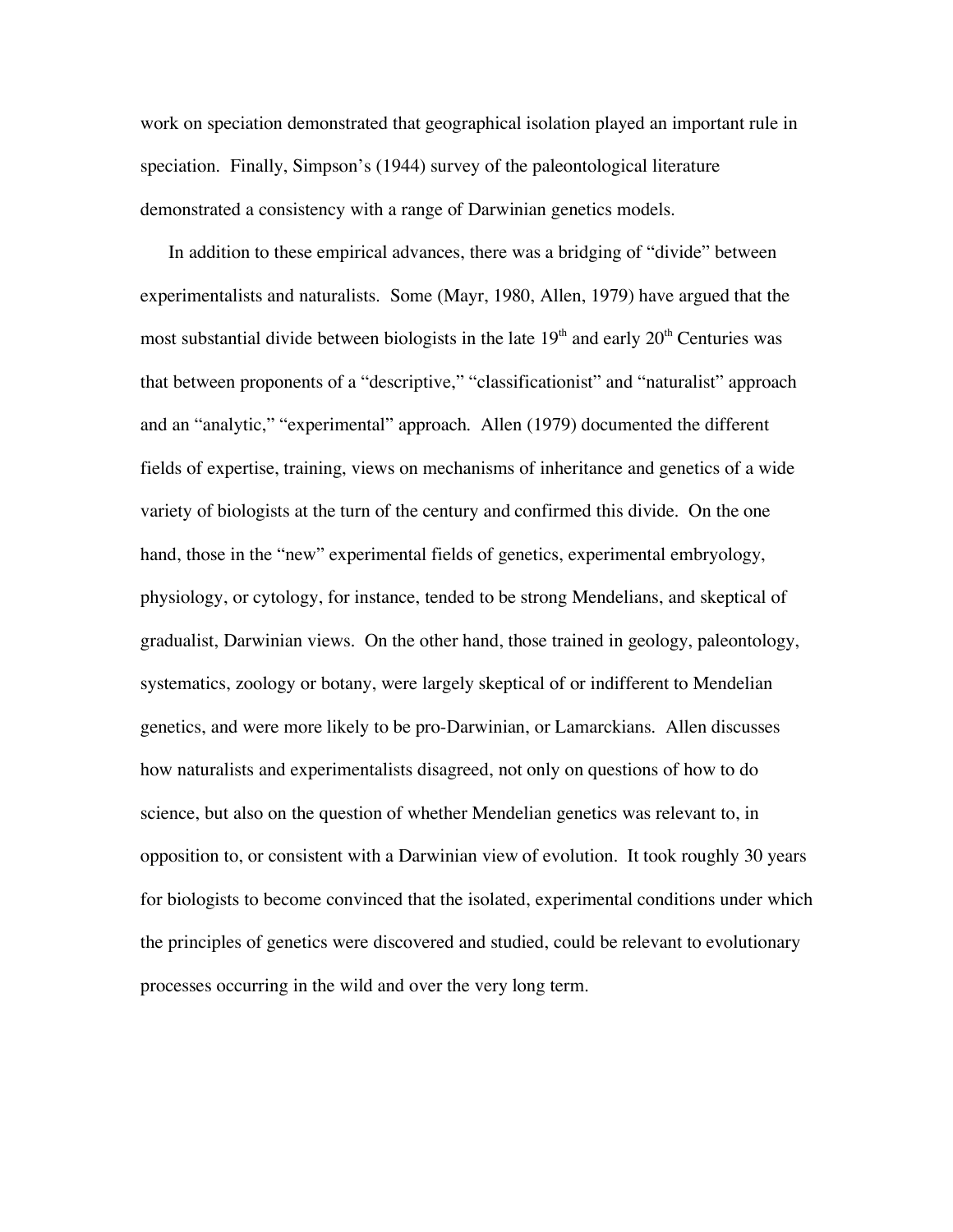4. Philosophical Issues: Unification, Reduction, Synthesis, or "Constriction"?

The import and character of the modern synthesis has been controversial (see Smokovites, 1996). Nonetheless, a unification of sorts was accomplished in the sense that participants in the synthesis agreed on a number of substantive and methodological issues. First, neo-Lamarckian, orthogenetic and mutationist forces of evolution were no longer considered important factors in evolution. Second, the Mendelian, particulate view was established as the exclusive model of inheritance. Third, one could represent the major factors of evolution – selection, mutation, migration, and drift – in a suite of mathematical models. Fourth, micro- and macro-evolution were viewed as continuous, rather than distinct kinds of evolutionary change, requiring radically different mechanisms or explanatory resources. Finally, there was consensus that the methods and aims of the different fields of biology – zoology, botany, genetics, systematics, paleontology, etc. – were not in tension, but could be reconciled, and that evidence from these disparate fields could be shared with the common aim of understanding the pattern and process of evolution. Granting all these claims, there are many open questions about what sort of "synthesis" the modern synthesis was, how it was distinct from other kinds of scientific change, and whether the synthesis underwent a "hardening" or constriction, which left out significant advances, in particular, in developmental biology.

Was the synthesis a "reduction" or "unification" in philosophers' senses of the terms? There are stages of the synthesis that approximate but still fall short of these notions. Fisher's (1918) demonstration of the compatibility of biometric correlations with particulate inheritance was, while not a reduction of one theory to another in the most restrictive sense of a deductive derivation from sets of laws and bridging principles, a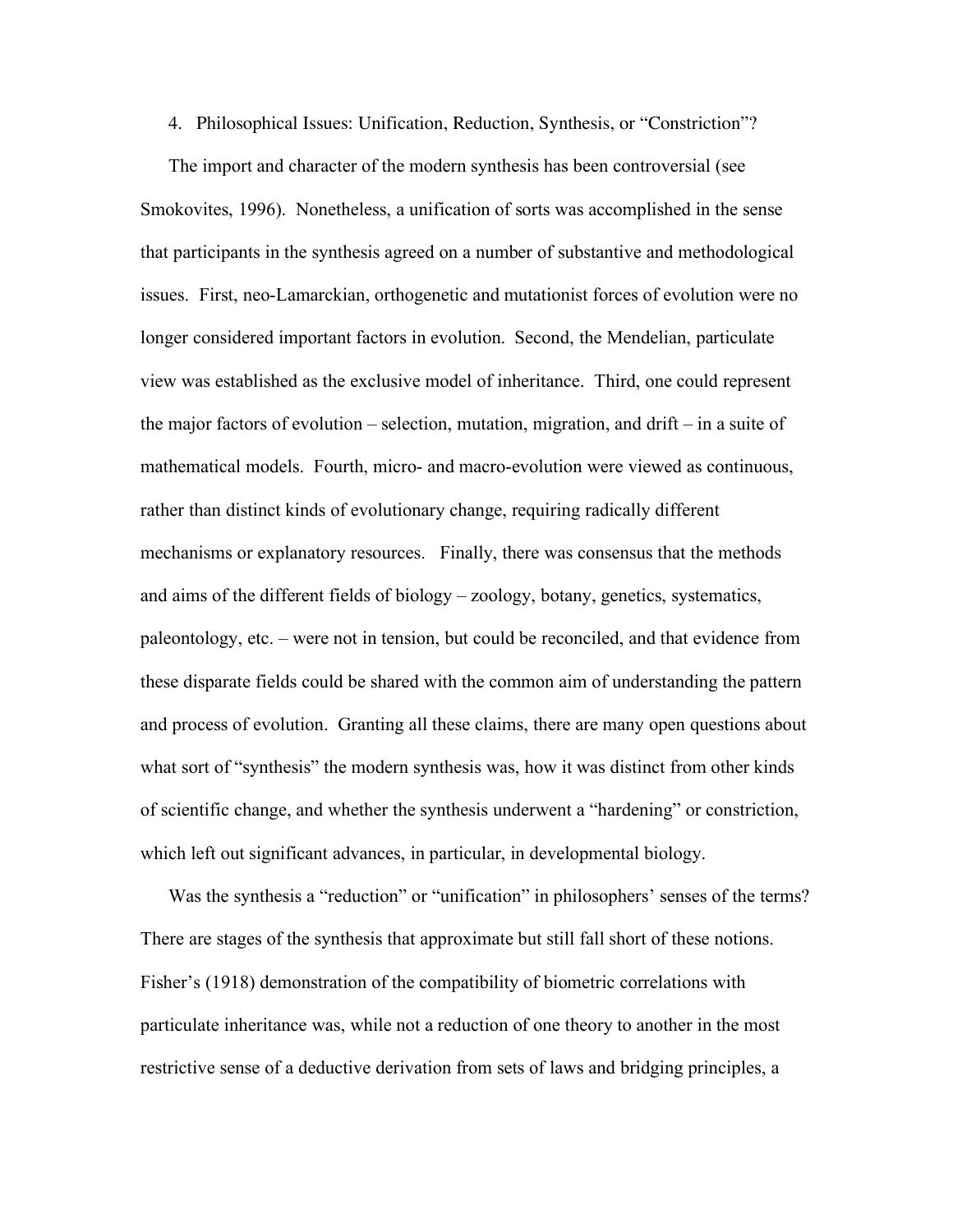reduction in the most permissive possible sense (Sarkar, 1998). Fisher made a number of idealizing assumptions that departed from Mendelism (e.g. no dominance), which permitted the correlations discovered by biometers to be derived from a particulate model of inheritance.

Also, the development of theoretical population genetics in the early period was unifying in that it provided a mathematical model, and thus explanatory framework, for how evolution was possible on a Mendelian theory of inheritance. Such a framework permitted the development of quantitative tests of evolutionary change in the laboratory and field. This account is captured to some extent by Glymour's (1980) account of unification, according to which unified theories demonstrate how diverse phenomena are of a kind or exhibit a common pattern. Likewise, Morrison (2000) argues that unified theories "embody a mathematical structure or mathematization of the phenomena that furnishes an abstract, general framework capable of unifying diverse phenomena under a single theory." These characterizations capture some aspect of what was accomplished in the early synthesis. For, Fisher, Haldane and Wright did demonstrate how diverse phenomena are of a kind, and the same patterns of inference and argument would be used to predict evolutionary change using these models.

The later synthesis (1936-1947) was, however, not so much a unification in the classical sense of reduction, as a removal of barriers to understanding and a reconciliation of views and sharing of evidence across previously distinct fields of study. The synthetic theory is better understood as the advance of a Darwinian research program, one that involved thinking about data in new terms, developing a new vocabulary, and sharing of methods and evidence. Shapere (1980) has argued along these lines that the modern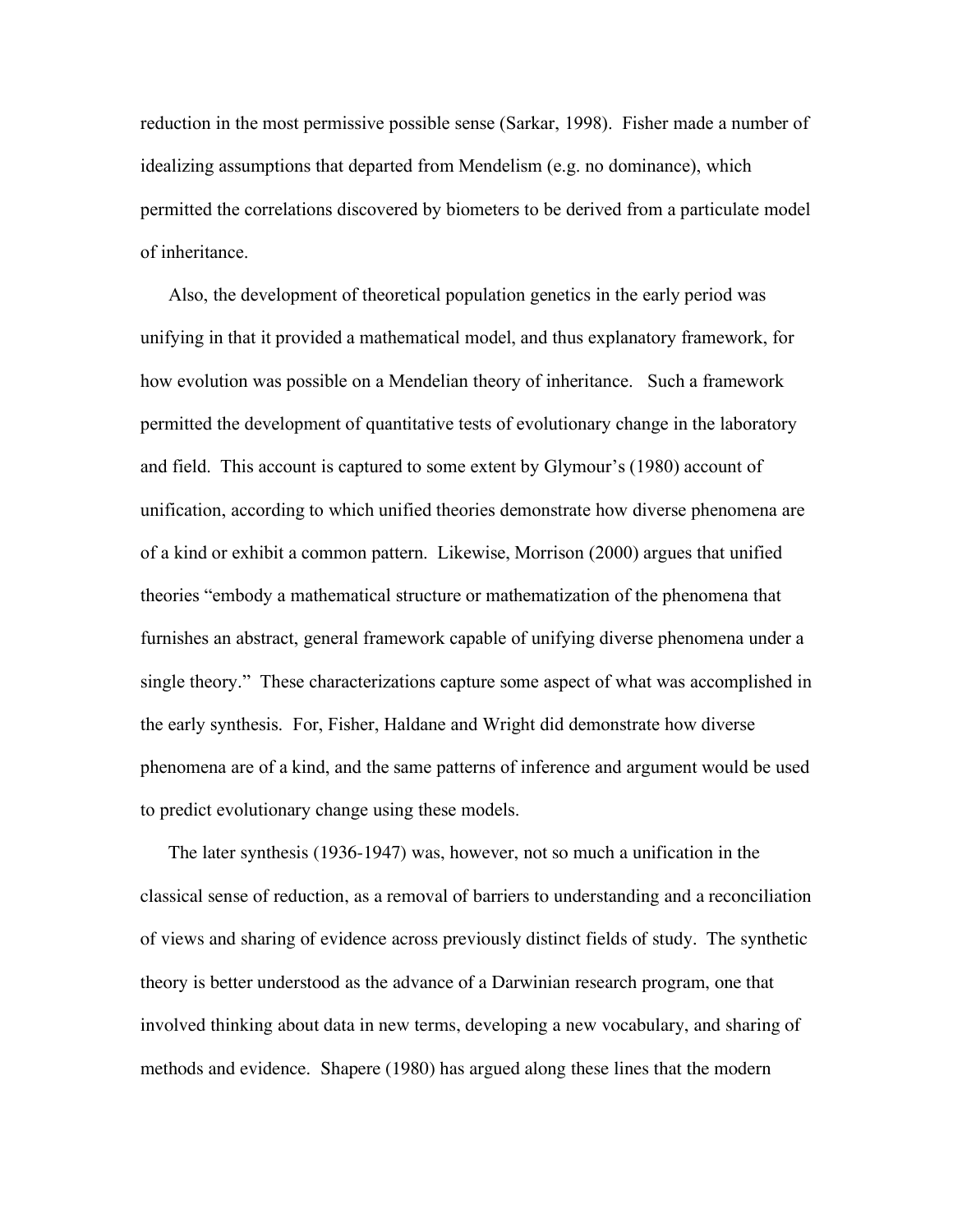synthesis was more in the way of developing a policy or creed than a theory. He compares the synthesis to Oersted's experiment relating electricity and magnetism, and Sutton's demonstration of a correlation between Mendelian genes, and cytological data concerning chromosomes. Both demonstrations provided a strong reason for thinking that a unified explanation of the two domains could be expected. In other words, the evolutionary synthesis had more of the character of a demonstration of what is possible and likely, than the notion of a "deductive," or "logical" syntheses, where facts to be explained could be deduced from a set of laws and principles.

One issue that has persisted as controversial concerns what the synthesis "left out"; in particular, some have argued that innovations in developmental biology and embryology were not incorporated into the synthesis (Waddington, 1957). Further, Gould (1986) has argued that over the course of approximately 10 years (1930's- 40's) a neo-Darwinian view came to predominate in the synthesis, according to which adaptation became the central problem of evolutionary studies, and cumulative, gradual selection on minor, mutations the exclusive cause and adequate explanation of the diversity of life. There is no doubt that there is some truth to both claims. However, there is some explanation for this. First, as Hamburger (1980) has pointed out, the synthesis of genetics and development was in its early stages in the early  $20<sup>th</sup>$  Century. Genetics was a relatively new field, and very little was known about the relationship between genetics and development; or, at least, there were very few biologists at the time with familiarity with both evolutionary theory generally and developmental genetics in particular. Thus, the process of development was more or less treated as a "black box" for most evolutionists participating in the synthesis. Though, Huxley (1942), who himself did research in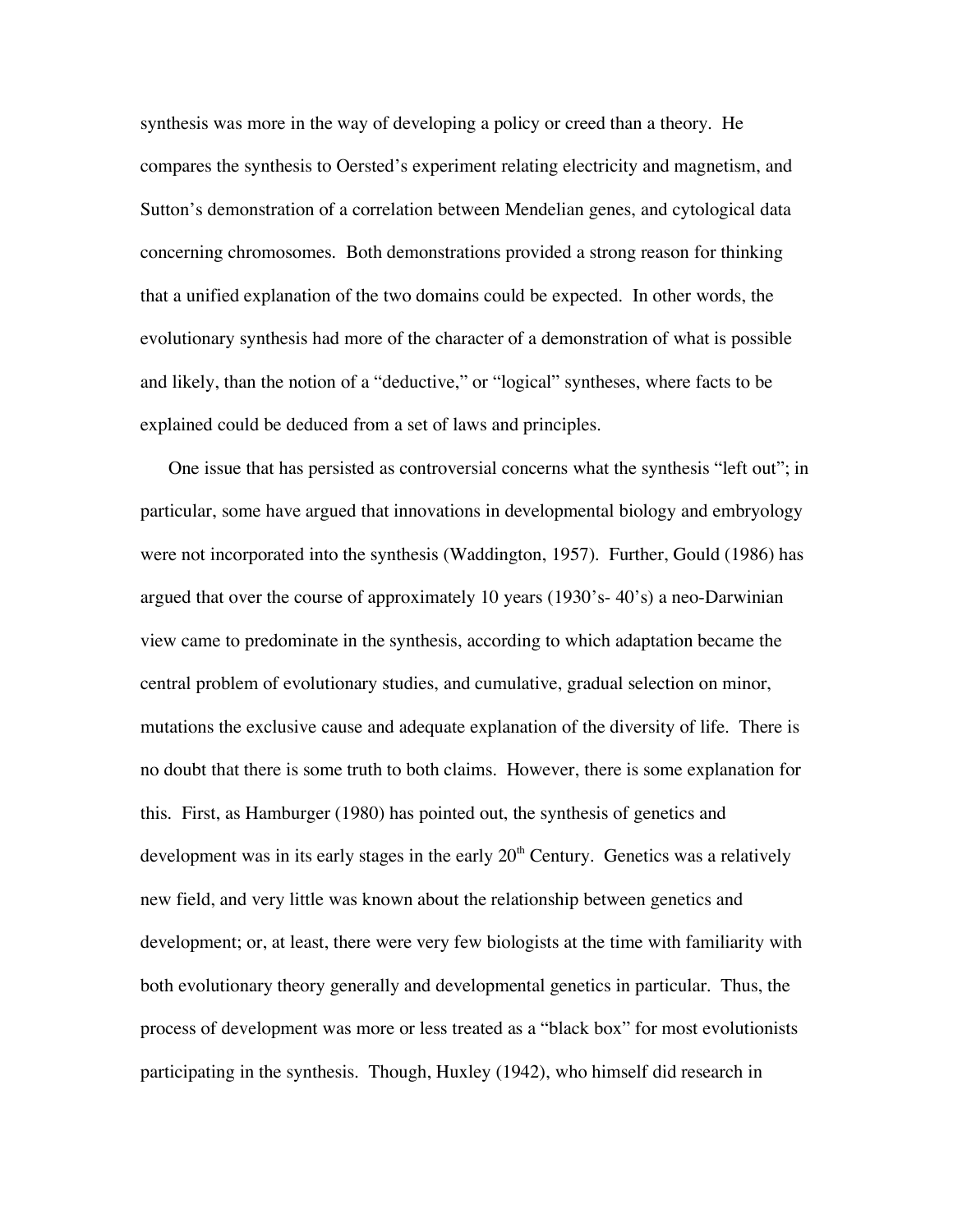embryology and one of the most popular authors of the synthesis, referred to developmental biology and embryology as contributing to the synthesis, he did not discuss how at much length. As Hamburger asserts "it has always been a legitimate and sound research strategy to relegate to a "black box," at least temporarily, wide areas that although pertinent would distract from the main thrust. No great discoveries or conceptual advances are made without this expediency."(Hamburger, in Provine and Mayr, 1980, pp. 99-100) In other words, at this stage, what first required reconciliation were the new science of genetics and the broad sweep of evolutionary change over time. Only recently has a new synthesis of evolutionary developmental biology and genetics been possible (Raff, 1996).

#### 5. The Synthesis and Biology Today

Is the synthetic view representative of what biologists today view as the central commitments of their field? Biologists today would agree with many of the tenets of the synthesis described above. First, they would agree that neo-Lamarckian, orthogenetic and mutationist forces of evolution are not factors in evolution. Second, the Mendelian model of inheritance is still central to genetics, though of course it has been vastly elaborated upon with modern quantitative genetics, molecular biology, and genomics. Third, population genetics is still used today to address a variety of questions about microevolutionary change. Though, of course, these models have been advanced upon. With advances in molecular biology, population geneticists now understand far more about the nature of genetic variation and its history. Population genetic theory is both "backward" and "forward-looking." While early population genetics theory concerned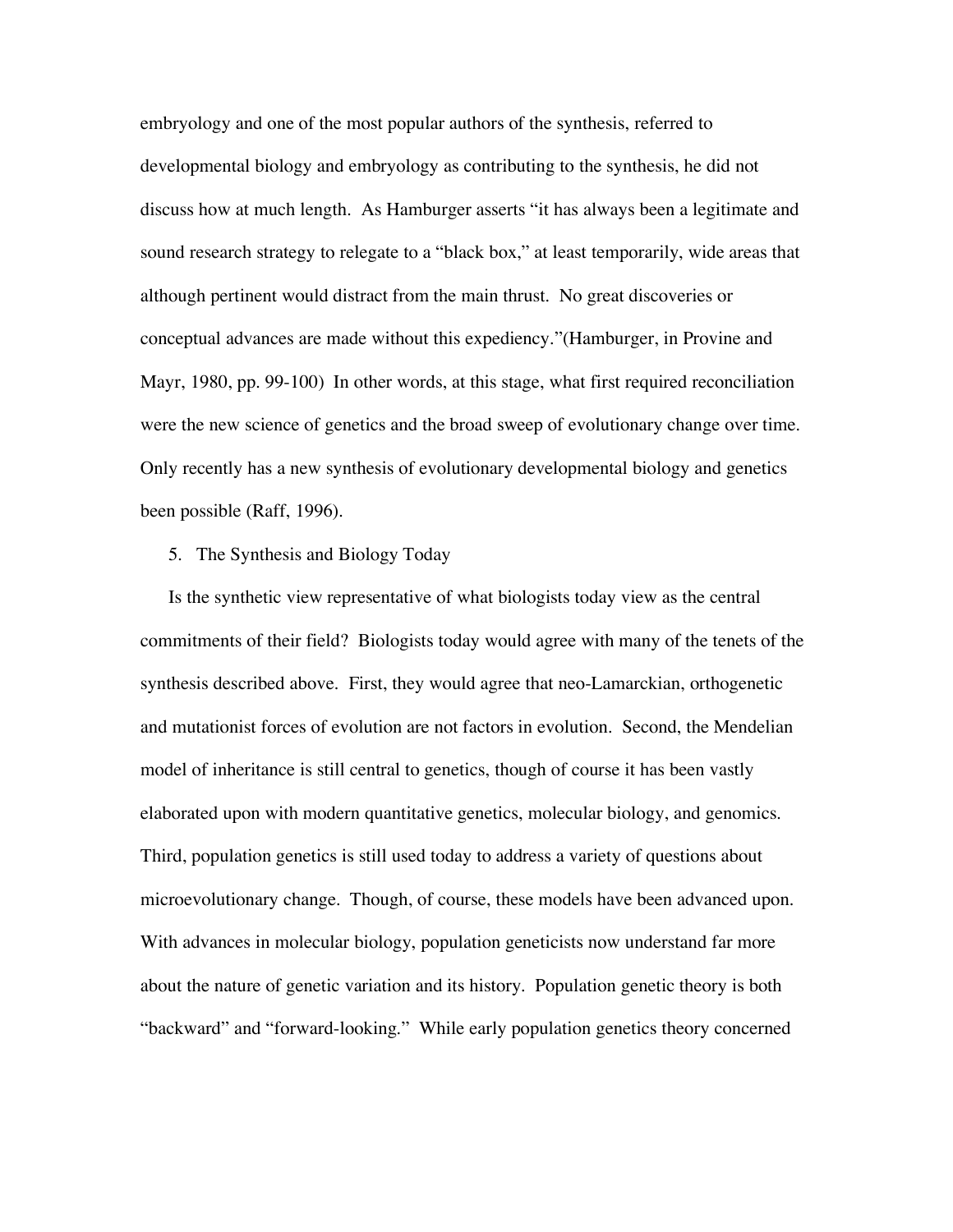itself only with immediate future generations, today, using coalescent theory, biologists can determine the time to most recent common ancestor of distantly related species.

Fourth, while many biologists would agree that micro- and macro-evolution are not distinct kinds of evolutionary change, there are some who would forcefully disagree. Gould (2002) and others have championed the view that explaining major transitions in evolution requires different explanatory resources than those available in traditional microevolutionary theory. That is, changes over vast stretches of evolutionary time may exhibit unique patterns, and be subject to processes at higher levels of organization than mutation, migration, drift, and natural selection between individuals. Fifth, that evidence from different fields of biology can be shared with the common aim of understanding the pattern and process of evolution is certainly not in question; indeed, there have been even greater cross-disciplinary advances in the last fifty years. Molecular biologists, systematists, population geneticists, developmental biologists, and ecologists, all draw upon one anothers' work with the shared aim of understanding the patterns and processes of evolutionary change.

Admittedly, the synthesis has been subject to some "bashing" by biologists on a variety of grounds. First, Lewontin and Gould (1979) famously criticized what they took to be the "adaptationist" bent inherited from the authors of the latter synthesis. In their view, the "hardening" of the synthesis led biologists to too frequently assume that each and every trait could be "atomized" and understood as a product of selection. They unhesitatingly ruled out the role of developmental constraints and chance factors in evolution. In this same vein, some biologists argue that a "new synthesis" of evolutionary theory with developmental biology is ongoing. "Evo-Devo" acknowledges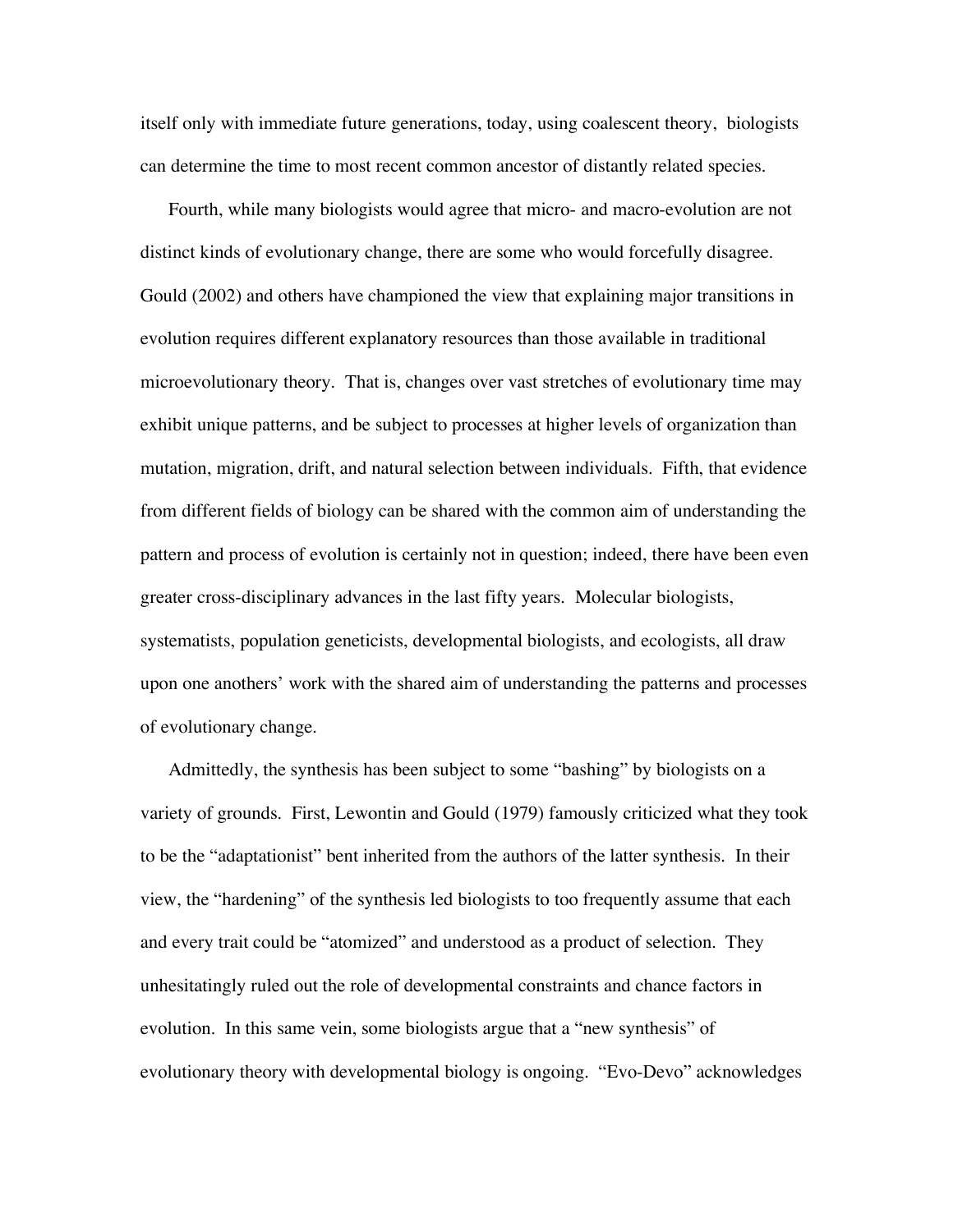the role(s) of development in shaping the tree of life, as well as the vast importance of plasticity in development to evolution (West-Eberhard, 2003). Finally, the rapid advances in genetics and molecular biology in the past 25 years in particular has dramatically changed not only the conceptual, but also the institutional character of biology since the synthesis. More funding is available into research in molecular biology, and with the genomes and related projects, ever more funding supplied to work with potential medical applications. Much more funding goes into molecular biology than field work. Thus, (and rightly so), many biologists bemoan the loss of the "naturalist" – ecologists, systematists, and field biologists who can identify species in the wild and do their main experimental work in the field, and not merely the laboratory. This loss may have unfortunate implications for the future of conservation biology.

# Bibliography

- Allen, G. 1979. "Naturalists and Experimentalists: The Genotype and the Phenotype." *Studies in the History of Biology*. 3:179-209.
- Bowler P J. 1983. *The Eclipse of Darwinism*. John Hopkins University Press Ltd, Baltimore, Maryland.
- Cain, J. 1993. "Common problems and cooperative solutions: Organizational activity in evolutionary studies, 1936-1947." *Isis: International Review devoted to the History of Science and its Cultural Influences*. 84: 1-25.
- Castle and Philips, 1914. "Piebald rats and selection. *Carnegie Institute of Washington Publication*, no. 195.
- Dobzhansky, T. 1937 *Genetics and the Origin of Species*. New York: Columbia University Press.
- Dobzhansky, T. and A. H. Sturtevant. 1938. "Inversions in the chromosomes of *Drosophila pseudoobscura*." *Genetics*. 23: 28-64.
- Fisher, R. A. 1930. *Genetical Theory of Natural Selection*. Oxford: Oxford University Press.
- Friedman, 1974. "Explanation and Scientific Understanding," *Journal of Philosophy* 71: 5-19.
- Glymour, 1980. "Explanations, Tests, Unity and Necessity." *Nous*. MR 80; 14: 31-50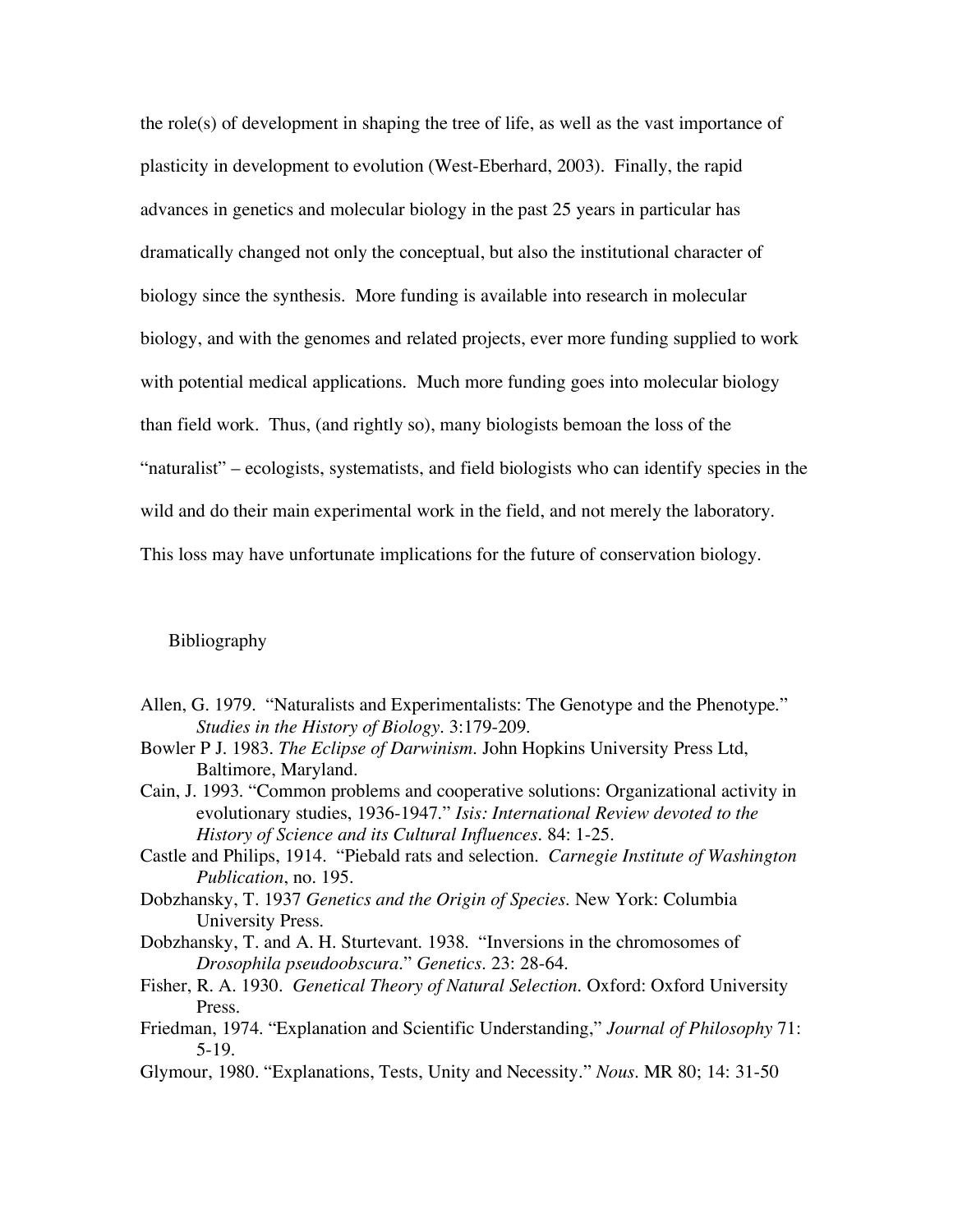Gould, S. J. 1983. "The Hardening of the Modern Synthesis," in Marjorie Greene, ed. *Dimensions of Darwinism*. Cambridge: Cambridge University Press. 71-93 -------------. 2002. *The Structure of Evolutionary Theory*. Cambridge: Belknap Press of

Harvard University Press.

Gould, S. J. and Lewontin, R. C. 1979. "The spandrels of San Marco and the Panglossian paradigm," *Proceedings of the Royal Society of London*, B. 205, pp581-598

Haldane, J. B.S. 1924. "A mathematical theory of natural and artificial selection. Part I." Transactions of the Cambridge Philosophical Society, Vol. 23, 19-41.

------------ 1932. *The Causes of Evolution*. London: Longmans, Green.

Hamburger, V. 1980. "Embryology and the Modern Synthesis in Evolutionary Theory." In, Mayr and Provine, eds. *The Evolutionary Synthesis: Perspectives on the Unification of Biology*. Cambridge: Harvard University Press. Pp. 97-112.

Huxley, J. S. 1942. *Evolution: the Modern Synthesis*. London: Allen and Unwin.

Kellogg, V. L. 1907. *Darwinism Today*. New York: Holt.

Mayr, E. 1942. *Systematics and the Origin of Species*. New York: Columbia University Press.

- Mayr, E. and Provine, W. B., eds. 1980. *The Evolutionary Synthesis: Perspectives on the Unification of Biology*. Cambridge: Harvard University Press.
- Morrison, 2000. *Unifying Scientific Theories: Physical Concepts and Mathematical Structures.* Cambridge: Cambridge University Press.
- Payne, R. 1920. "Selection for increased and decreased bristle number." *Anatomical Record* 17: 335-6.
- Raff, R. A. 1996. *The Shape of Life: Genes, Development and the Evolution of Animal Form.* Chicago: University of Chicago Press.
- Sarkar, S. ed. 1992. *Founders of the Evolutionary Genetics: A Centenary Reappraisal.* Dordrecht: Kluwer.

Sarkar, S. 1998. *Genetics and Reductionism*. Cambridge: Cambridge University Press.

---------- 2004. "Evolutionary Theory in the 1920s: the Nature of the "Synthesis." Philosophy of Science, 71 (December 2004) pp. 1215-1226

Shapere, D. 1980. "The Meaning of the Evolutionary Synthesis." In Mayr and Provine, eds. *The Evolutionary Synthesis: Perspectives on the Unification of Biology*. Cambridge: Harvard University Press.

- Simpson, G. G. 1944. *Tempo and Mode in Evolution*. New York: Columbia University Press.
- Smokovites, 1996. *Unifying Biology: the evolutionary synthesis and evolutionary biology.* Princeton: Princeton University Press.
- Sturtevant, A. 1918. "An analysis of the effects of selection." Carnegie Institution of Washington Publication. 264: 1-68.
- Waddington, C. H. 1957. *The Strategy of the Genes*. London: Allen and Unwin.
- West-Eberhard, M. 2003. *Developmental Plasticity and Evolution*. Oxford: Oxford University Press.

Wright, S. 1931. "Evolution in Mendelian Populations." *Genetics* 16: 97-159.

Recommended Readings: